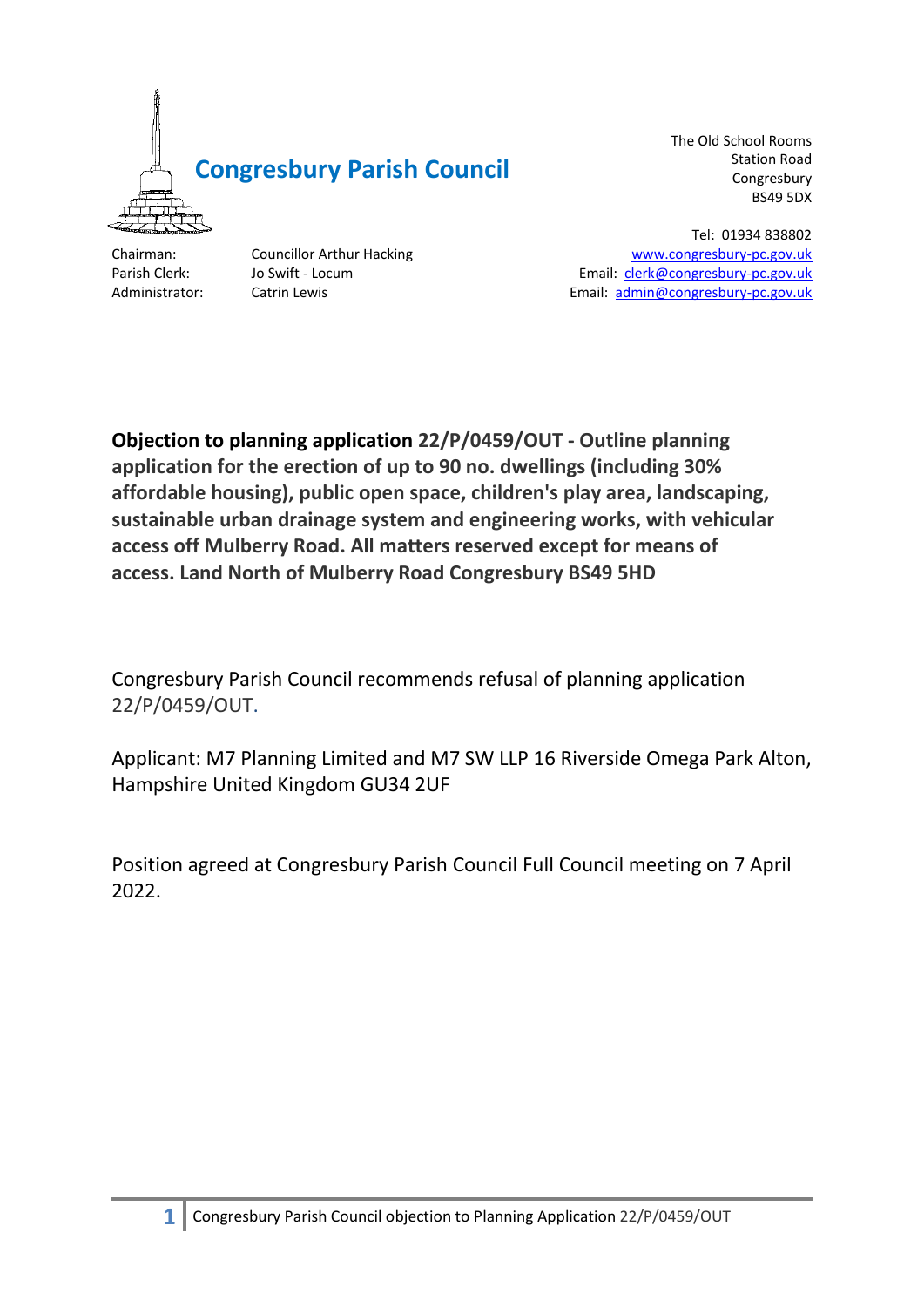# 1.0 Congresbury Parish Council objections

Congresbury Parish Council objects to the full planning application22/P/0459/OUT. The application for outline planning for the erection of up to 90 no. dwellings (including 30% affordable housing), public open space, children's play area, landscaping, sustainable urban drainage system and engineering works, with vehicular access off Mulberry Road. All matters reserved except for means of access.

Congresbury Parish Council recommends and expects North Somerset Council to refuse planning permission as this application would not adhere to North Somerset Council or Congresbury Parish Council policy and does not adhere to national policy. We expect North Somerset Council to demonstrate that it would not allow any development outside Congresbury settlement boundary until the Parish Council, representing the village decides it is the right time and the right place for development.

Congresbury Parish Council objects to this development according to the following issues.

#### **This development does not adhere to the following**:

**North Somerset Core Strategy – This development is against the policies and principles** set out in North Somerset Core Strategy. The development has not got support of the local population, will not provide any long-term job opportunities, and will not protect the character of the community.

Vision 6 of North Somerset Core Strategy for Service Villages Sates that 'By 2026 the Service Villages will become thriving rural communities and a focal point for local housing needs, services, and community facilities. They will become more self-contained in terms of providing jobs and serving the local and surrounding community for all their day to day needs, whilst protecting their individual character'. The Parish Council fails to see how an additional 90 dwellings in this location will comply with this vision especially with regard to protecting the character of our village.

• **Settlement Boundary** – There is no evidence to support the need for development outside of the settlement boundary. North Somerset Council CS14 states that 'At service villages there will be opportunities for small scale development of an appropriate scale either within or abutting settlement boundaries or through site allocations.'The proposed development cannot be described as a small-scale development and therefore the application must be dismissed.

The proposed site is not currently listed on the North Somerset Site allocation schedule. Although the Parish Council was shocked to see that the site has been added to Schedule 1 of the North Somerset Plan Preferred Options consultation document.It is expected that Congresbury residents will strongly oppose this listing during the public consultation phase of the Local Plan.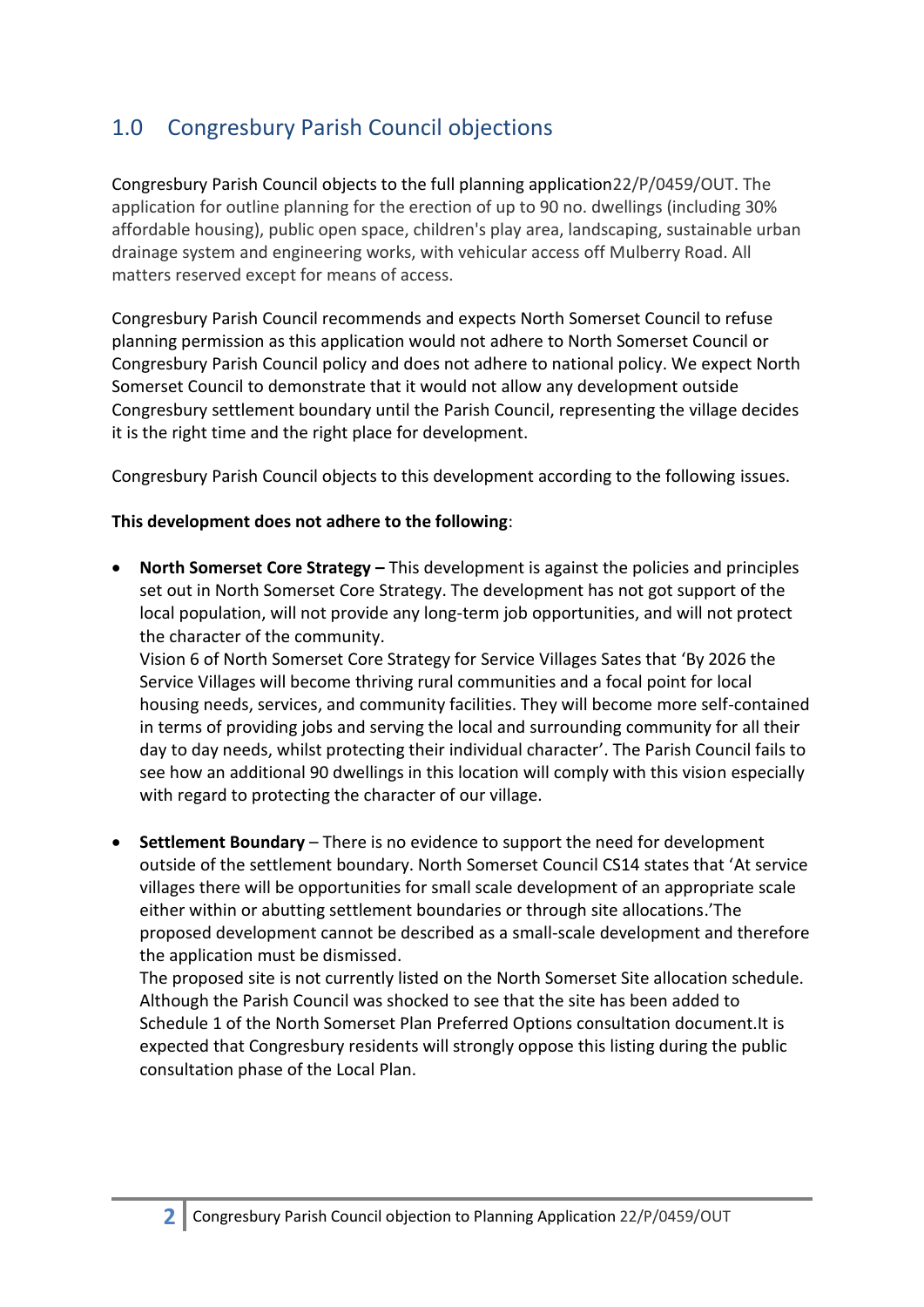## • **Congresbury Parish Council Neighbourhood Development Plan 2018-2036**

The Congresbury Neighbourhood Plan went to referendum on Thursday 19 September 2019, and 86% voted in favour of the plan meaning the plan was approved. This means that the plan now has the full weight of the development plan in decision making. The plan was formally 'made' by North Somerset Council at the Full Council meeting of on 12 November 2019. The proposed Development goes against Policies.

# o H1 (b) Sustainable Development and Location Principles

The Highways and Transport Evidence Base Report of the Neighbourhood Development Plan states that the two junctions of A370 / B3133 Smallway and A370 / B3133 High Street are operating over or close to capacity and therefore preferred developments will be in areas that will have the least impact on these junctions. Consideration is also needed regarding traffic from surrounding villages such as Churchill, Langford and Yatton. Approved and proposed developments in these locations will significantly increase the traffic along the B3133 thereby exacerbating congestion at the A370/B3133 junctions. This has exponentially increased since the plan was approved with a number of new developments in Churchill, Sandford, Langford and Yatton. All of these have adversely impacted on the junctions and plans for further development in these areas will further adversely impact on traffic congestion in our village.

## o H2 (b) Sustainable Development Site Principles

North Somerset district is home to an above average proportion of older residents (North Somerset Housing Strategy 2016–21). The Strategy indicates that an additional 4,600 homes specifically for older people with varying levels of support, ranging from leasehold schemes for the elderly through to housing for people suffering from dementia, will be required over the period 2016 – 2036. Congresbury has a limited supply of bungalows, and many are located at the fringes of the village, therefore any development with a proportion of suitable houses for older residents will be supported. The Neighbourhood Development Plan resident consultation had a large number of respondents outlining their concerns that there is very little housing available for young persons. It is noted that the proposal has indicated that there will be an opportunity to re-balance the housing stock to encourage diversity and that a mix of 1,2-,3- and 4 bedroom homes will be provided including those catering for first-time buyers and the elderly. However, there is no indication of the details of the mix and outlining planning permission should not be given until a more detailed plan has been provided with a firm agreement to honour this statement.

M7 Planning Limited and M7 SW LLP have made contradictory statements in their documentationabout the density of the housing. In the Design and Access Statement page 26 it is stated that the density will be up to 44dph. In the Planning Statement page 6 it states that the proposed development will incorporate medium densities. A density of less than 30 units per hectare are proposed for the development. This discrepancy is totally unacceptable and must be clarified. The proposed number of 90 dwellings is unacceptable in such a rural setting whereadjacent land has been classified as medium sensitivity from the document**-** Identified Landscape Sensitivity Assessment Areas (Wardell Armstrong – Landscape Sensitivity Assessment March 2018).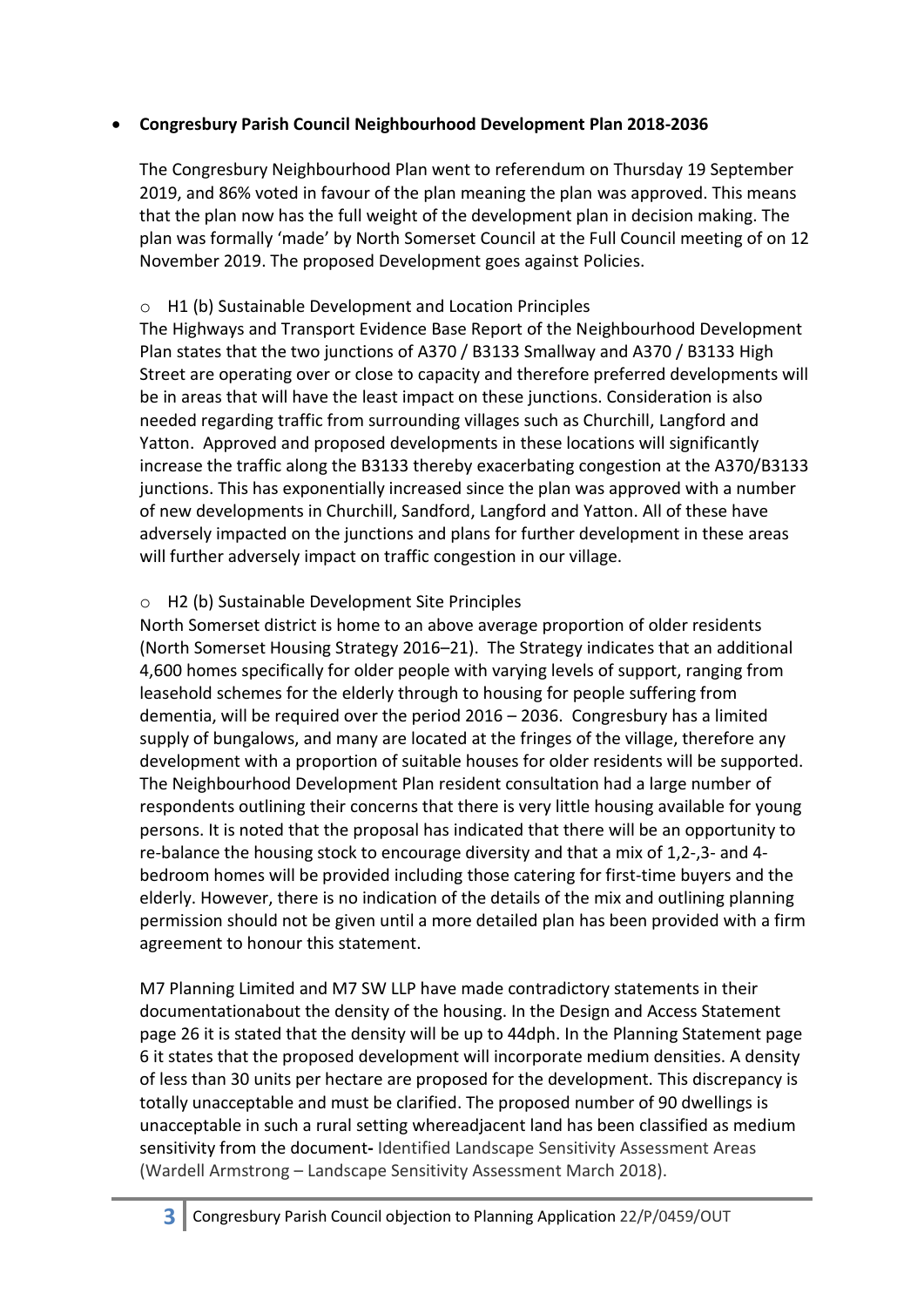#### o Policy H3 Housing Allocations

Policy H3 allocates development sites in Congresbury. The sites have been allocated as they are considered to be in sustainable locations.

Many areas of the village were considered for possible development, and it was concluded that there is scope for development west of the village centre, along the A370. During the lengthy consultation process over 25 potential sites were looked at and analysed with input from residents, local landowners, and potential developers.From this in-depth process it was concluded that any development east of Park Road would harm the important landscape of the Yeo Valley. Access from Park Road would also be a problem and would affect the operation of the A370/B3133 High Street junction.

The Neighbourhood Development Plan concluded that there are other locations to develop in a more strategic and sustainable way.

Congresbury Neighbourhood Plan contains the vision for Congresbury which includes that.

- $\circ$  Congresbury will continue to be a safe and pleasant place to live and will aspire to achieving a sustainable infrastructure that minimises its carbon footprint and maximises the opportunity for recycling. The green spaces within the village will be made accessible and will be maintained for the benefit of all.
- o Any future developments should be appropriate to the existing character and needs of the village.

## • **Urbanisation of a rural community**

The proposed development is removing a large amenity green space that is connected to footpaths along the river and into the village. This is out of character for Congresbury which is a village that has good access to green and open spaces. The plans will effectively be urbanisation of the east side of Congresbury. Residents of streets including Park Road, Dickensons Grove, Cadbury and Bramley Square, Homefield and Brinsea Road will have further to walk to access our green and open spaces. This goes against the Congresbury vision to ensure sites are accessible to all. Congresbury Parish Council would object to moving the public footpath that stretches across the field and is a very well used amenity by the village.

Congresbury Neighbourhood Development Plan Community Action T2 (f) has the action to maintain and wherever possible improve the network of public rights of way within the village. The proposed site is also a key link to access the 2 Rivers Way and any proposal to reduce access must be opposed.

## • **Flooding**

The majority of the site is slightly elevated compared to land further north-east of the site that is classified as flood zone 3. The north east corner substantially falls away from the rest of the land and is within flood zone 3. During peak rainfall, the field does contain surface water as infiltration rates are poor due to the underlying clay soil. The Parish Council would then agree with the flood report that infiltration of excess water is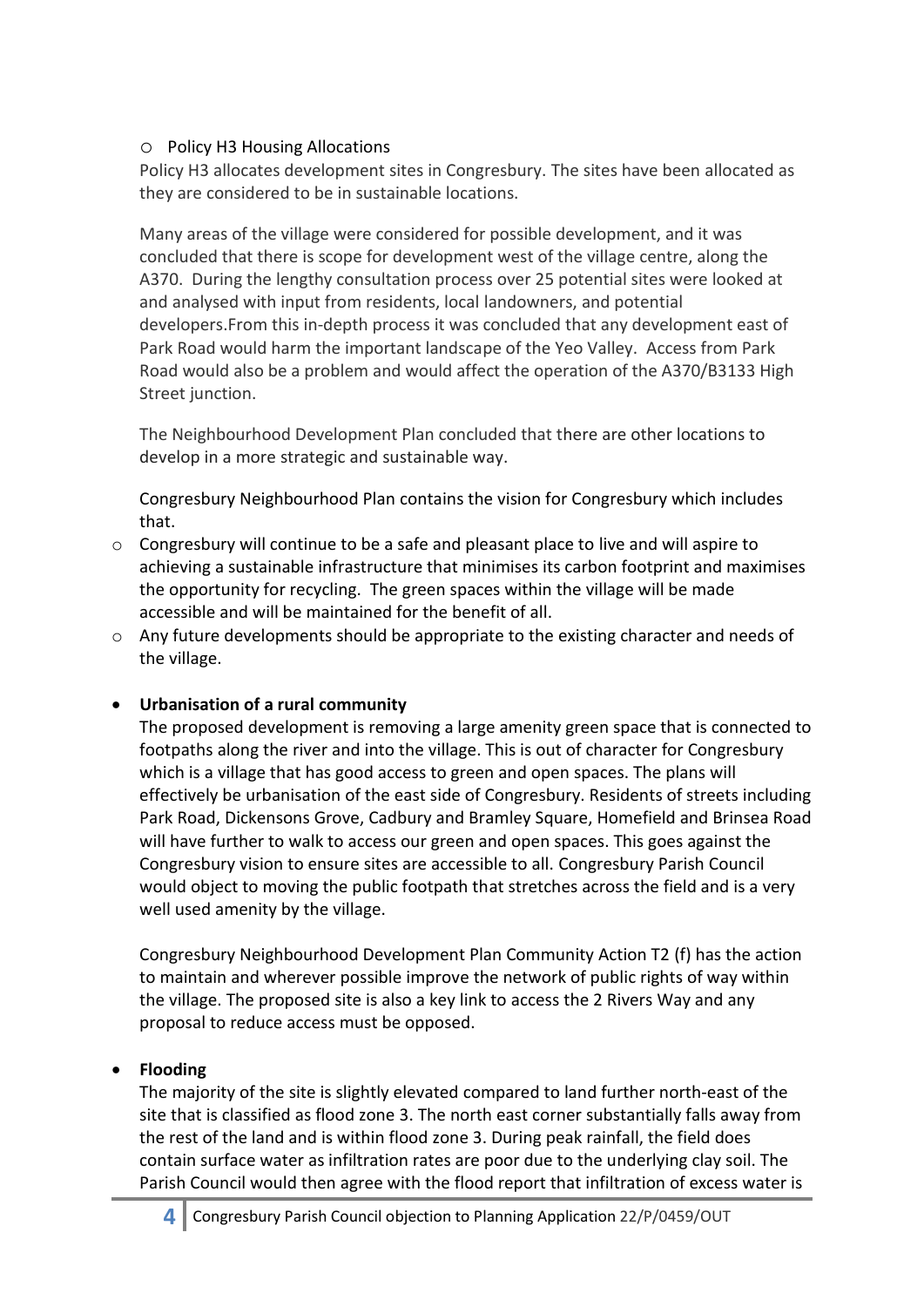not possible and would need to be removed from site, without adding additional pressure on local water courses. It should be noted that the flood report was a desk top study and the Parish Council would have preferred a local study to be undertaken.

The proposal from the developer is the building of an attenuation pond and then discharge at greenfield rates. The Parish Council would raise objections to the attenuation pond, location and size, being out of character (impact on Park Farm listed buildings) andsafety concerns given the nearby proposed revised public footpath. The information provided does not provide any details of whether the pond would need a pump to drain water from the site (if so, increasing carbon emissions and adding to the climate emergency). The Parish Council would have serious concerns of the long-term maintenance and future flooding impacts to the proposed development and to the current residents of Park Road and Mulberry Road.

The area is also subject to flooding if the dam failed at Blagdon Lake. It is disappointing that the developer has stated inaccurate facts such as the asset is 'publicly funded' which it is not. This leads us to question how accurate the report is.

#### • **Heritage**

An appeal APP/D0121/A/99/1031669 for a proposed development by Bryant Homes Limited South-west was dismissed and planning permission refused in April 2000. Although planning policy has changed over the past 20 years, the Parish Council believes that several conclusions from the appeal decision are still relevant to this application. The appeal decision refers to the Park Farmhouse as a Grade II Listed building and that special regard is paid to the desirability of preserving the setting of the listed building. The construction of the proposed development and the means to it would visually and actually separate the farmhouse from the previously associated farmland and would thus have a harmful effect on the setting of the listed building.

The recommendations from the Heritage Statement by Andrew Josephs Associates states that the location of the housing within the development should stand off the boundary with Park Farmhouse, leaving a green buffer. The southern boundary equally should retain a green corridor of open space or gardens to retain the historical alignment of the former park's southern boundary in the modern landscape.

The Parish Council considers that if the development is permitted by North Somerset Council the green buffer outlined would not be adequate and as a minimum must be substantially increased to the top section of the field adjacent to the historic Park Farm. In addition, landscaping must be provided to vision screen completely the development from the heritage asset.

#### • **Ecology**

The applicant has provided a comprehensive Ecological Impact Assessment. The Parish Council is disappointed that the bat surveys were undertaken in 2019/20 and would have expected further bat surveys to be undertaken especially as the site is in such a sensitive location with bat consultation zones A and B as shown below.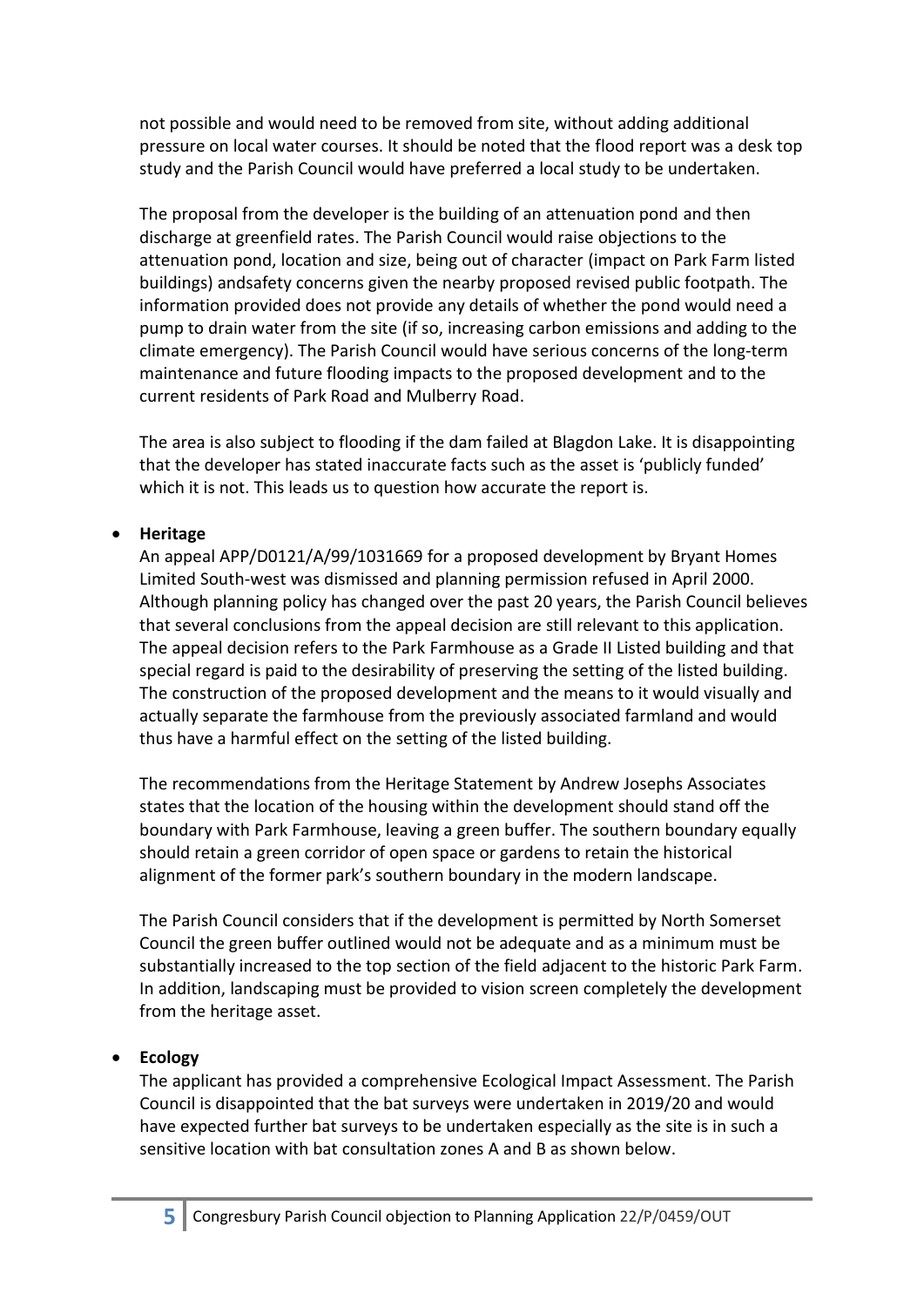

Paragraph 4.2.1 states 'To mitigate the residual loss of greater horseshoe foraging habitat, off-site habitat enhancement/creation measures ('off-setting') on a site under the control of the applicant would be implemented directly by the applicant or if a suitable mechanism was available, via a financial contribution to North Somerset Council. The off-set site would be within the greater horseshoe bat Consultation Zone A and would be managed in perpetuity under a greater horseshoe bat Management Plan. The Management Plan would be approved by North Somerset Council and secured through S.106 agreement. The off-set would be secured prior to commencement of development. Based on the outline development proposals and assuming conversion of arable/grassland-ley to meadow (managed specifically for greater horseshoe bat) the off-set site would need be approximately 1.75ha (refer to Appendix 14 for HEP calculation). The quantum of land conversion required for the off-set would be confirmed using the HEP metric.'

There appears to be no indication of where the off-site habitat enhancement on a site controlled by the applicant would be located and how this could be secured in perpetuity. The Parish Council believes that the green corridors outlined in the current application are not adequate for this off-setting. Until a Management Plan has been provided that provides further information the proposed application should not be approved.

In addition, the outline application does not include building orientation plans, methods to be employed to avoid or reduce spill from within buildings, use of landscaping and planting to protect and/or create dark corridors on site and how the grazed pasture/wild meadow of the current site could be replaced. These items are outlined in the North Somerset and Mendip Bats Special Area of Conservation (SAC) Guidance on Development: Supplementary Planning Document.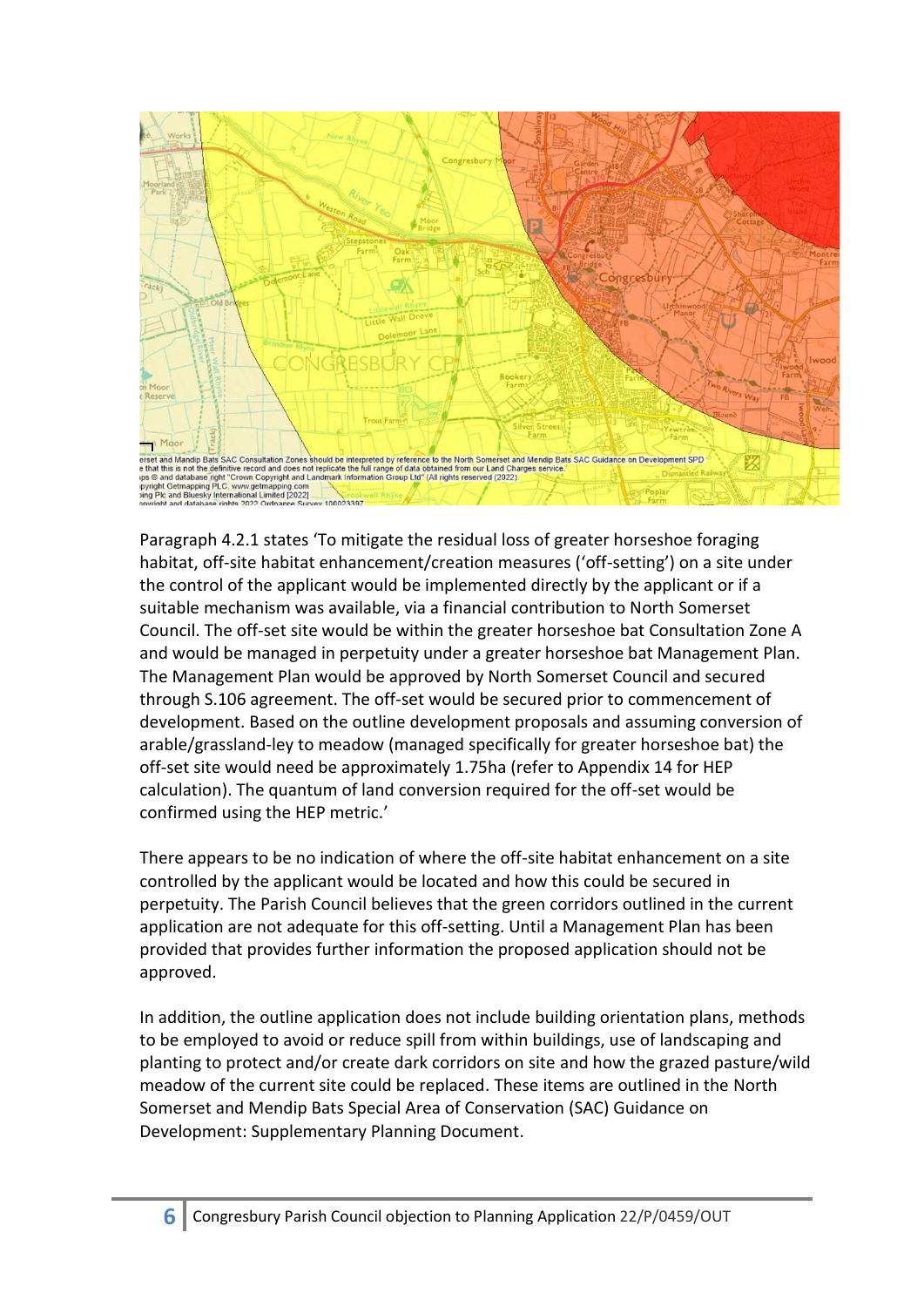Congresbury Parish Council is proud to have such important bat conservation sites within our district and firmly believes that everything possible must be done to protect these areas for our future generations.

The Ecological Impact Assessment provided also appears to have only concentrated on the proposed development site and has not provided an assessment of the impact on the surrounding area. The impact on the river ecosystem would, we consider be an essential part of a report of this kind taking into account the importance of the ecology.

#### • **Traffic**

M7 Planning Limited has provided a Technical Transport Assessment together with a Road Safety Audit report. The Parish Council objects to the report produced, especially the two leading statements in paragraph 1.1.8 (page 2) as we believe there are issues of access to the site and the traffic from the site will impact local capacity and residents (increasing the risk of accidents in Park Road and Venus Street).

We have serious comments on a number of subjects that have not been accurately considered.

1. JB Bartlett Consulting Ltd completed the Road Safety Audit: Item 3.2 states 'No information has been provided in terms of the scale and type of the proposed development that the link will be used to access. While the proposed access is probably acceptable for a small number of residential units the lack of pedestrian facilities to eastern side of the proposed access combined with localised pinch point and nature of Mulberry Road itself would not lend itself to a significant development.'

The Designers' response states 'Drawing 10173/300 shows the swept paths, which confirms the adequacy of the layout. The Audit Brief at 2.2.4 details the level of development, and the additional pedestrian access points.

This response may address the access point but does not make any reference to the pinch points and the nature of Mulberry Road. The photo below was taken on 18<sup>th</sup> March 2022 at 18.19. This photo shows a typical situation with cars parked along the road and on pavements. When the original houses were built in the 1960's the drives would have been for a single car. Many of the houses have extended this capacity but as the photograph shows this is still not adequate. Therefore, the Parish Council is in agreement with the safety audit statement that the nature of Mulberry Road is not adequate to support the proposed development of 90 dwellings.

The developer has demolished the garage and parking space at number 19 Mulberry Road. This means the new home owner (if owning a car) will need to park on the road. This would have an unacceptable impact on the traffic flow in and out of the proposed access point.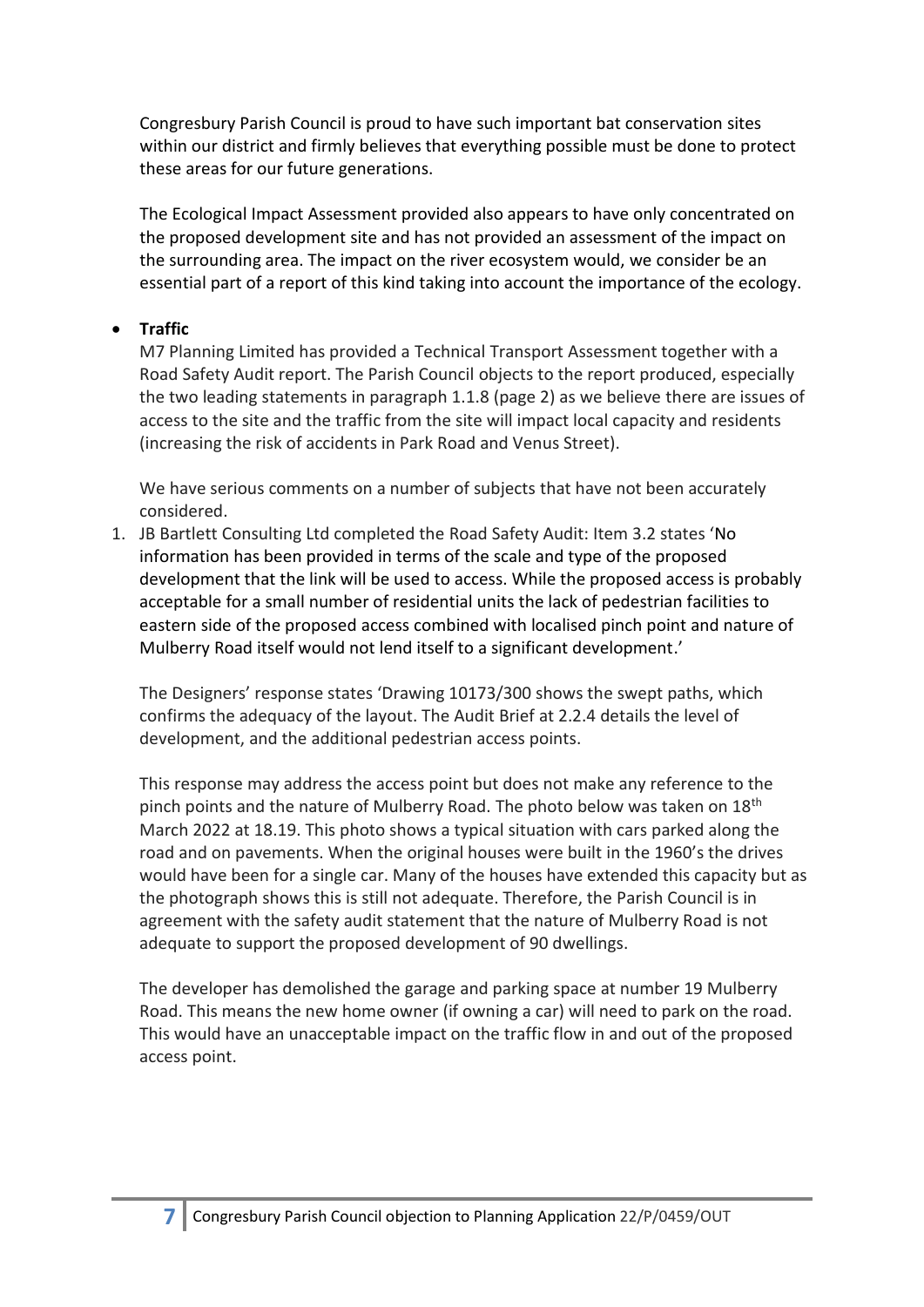

2. The Traffic Assessment states that 'The impact in absolute terms at the following junctions and links to demonstrate that the traffic impact at all locations will be acceptable, and that in the context of NPPF paragraph 108 that there will not be a severe residual cumulative impact.

The junctions and links feeding them being at: i) B3133 / Park Road, ii) B3133 / Venus Street, iii) A370 / B3133 High Street (Congresbury Cross), and iv) A370 / B3133 Smallway. 6.3.6

Junctions (i) and (ii) are the first junctions either side of the site access to the north, and side. The impact of the development being diminished at the A370 junctions (iii) and (iv) due to the levels of traffic bound for the south onto the A38 that will avoid the A370, and then at junction (iii) due to the levels of traffic that will route to and from the west avoiding the A370/B3133 Smallway junction.'

Local knowledge suggests that the statement that most of the traffic would go south to the A38 and therefore avoid the A370 is incorrect. Most of the traffic from the village uses the A370 is commute into Bristol rather than the A38. This is due to the nature of Stock Lane and the constant delays caused by the amount of large HGV vehicles using this road and the difficulty caused by the narrow road. There are constant long delays as large vehicles are unable to pass each other at the numerous pinch points. Due to this the Parish Council believes further work needs to be completed to assess accurately the impact at the A370 junction with Brinsea Road.

Mark Baker Consultancy Ltd also lists the absolute impact by junction being: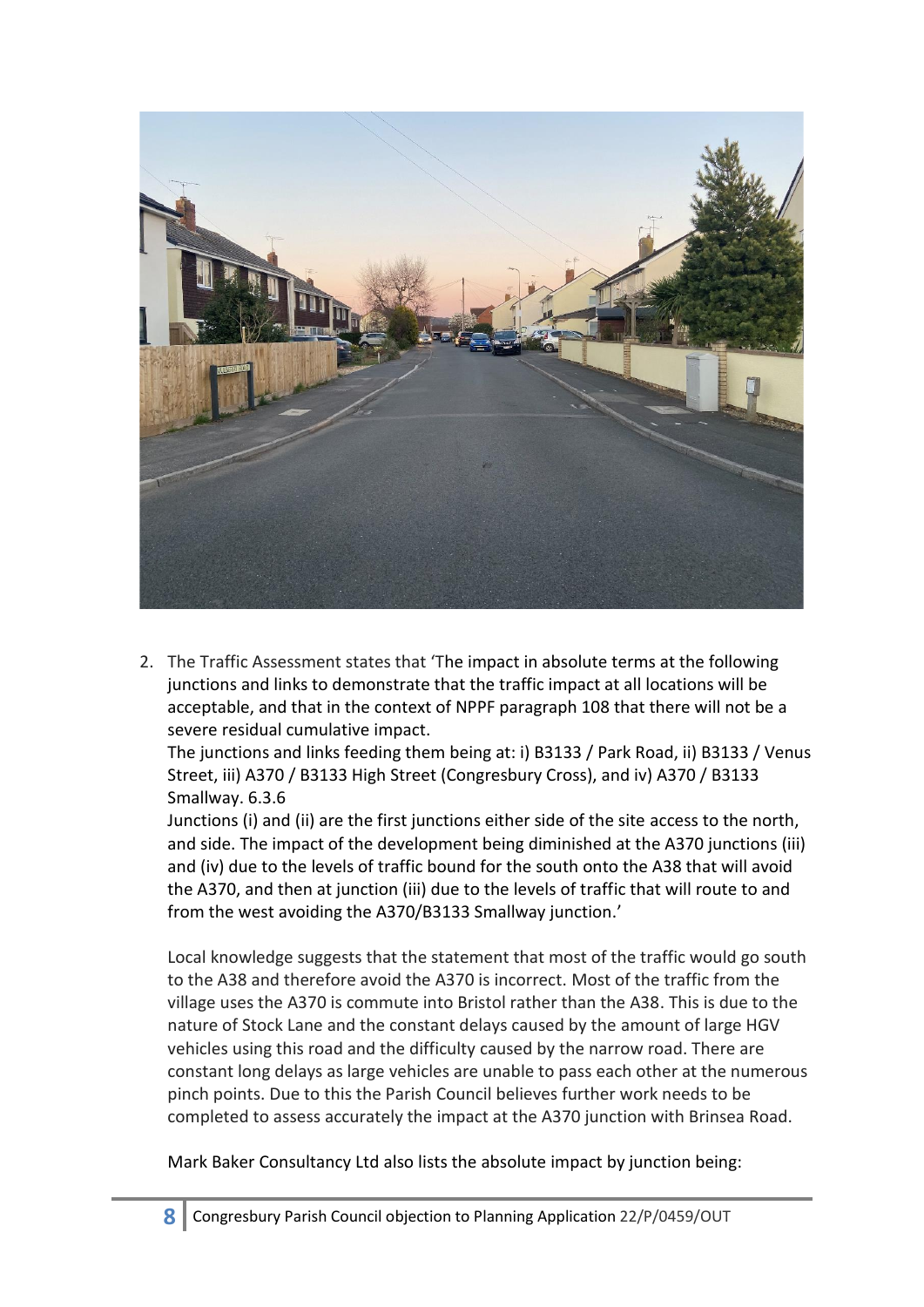6.6.1 The absolute impact by junction being:

|                              | A.M Peak |     | <b>P.M Peak</b> |     |
|------------------------------|----------|-----|-----------------|-----|
|                              | Arr      | Dep | Arr             | Dep |
| B3133 / Park Road (88%)      | 10       | 25  | 22              | 13  |
| B3133 / Venus Street (10%)   | 1        | 3   | 2               | 2   |
| A370/B3133 Smallway (32%)    | 4        | 9   | 9               | 5   |
| A370/B3133 High Street (88%) | 10       | 25  | 22              | 13  |

6.6.2 The absolute impact by link expressed as vehicles per hour being:

Technical Report 10173/1 April 2021 Page 25

The Parish Council believes that this table is inaccurate as local knowledge would indicate that most vehicles would use the Venus Street junction to join the B3133 rather than attempt to negotiate the longer route of Park Road which again has lots of parked cars along the route. The figures in the table above should be switched for an accurate representation.

The Venus Street junction has very poor visibility with badly maintained verges and therefore the Parish Council would expect that as part of any development that a plan is put in place and funded by the Developer to improve this junction. This junction needs to be considered as part of the Road Safety Audit to outline the issues and recommend suitable provisions to ensure that vision both ways is improved.

## • **Infrastructure**

Congresbury Parish Council would also request that further information is provided:

- $\circ$  From Bristol Water to ensure that there is sufficient capacity to supply these additional homes and would not cause reduce water pressure to other residents in Congresbury.
- o Also that there is sufficient capacity to cope with the additional sewage the site will produce. There have been previous issues regarding the foul sewers from Brinsea Road with frequent blockages. There are concerns from residents that any additional capacity would cause deterioration to the rest of the village.
- o To alleviate serious concerns for the Parish Council about the long-term maintenance and future flooding impacts to the proposed development and to the current residents of Park Road and Mulberry Road.
- o On the regime to inspect and maintain the proposed children's play area andthe informal footpaths and public open space. The applicants Planning Statement contains no information on how this would be managed in perpetuity and as no specific community consultation has taken place on these items, the applicant has received no feedback on whether these areas would be a used and provide a valued community asset.